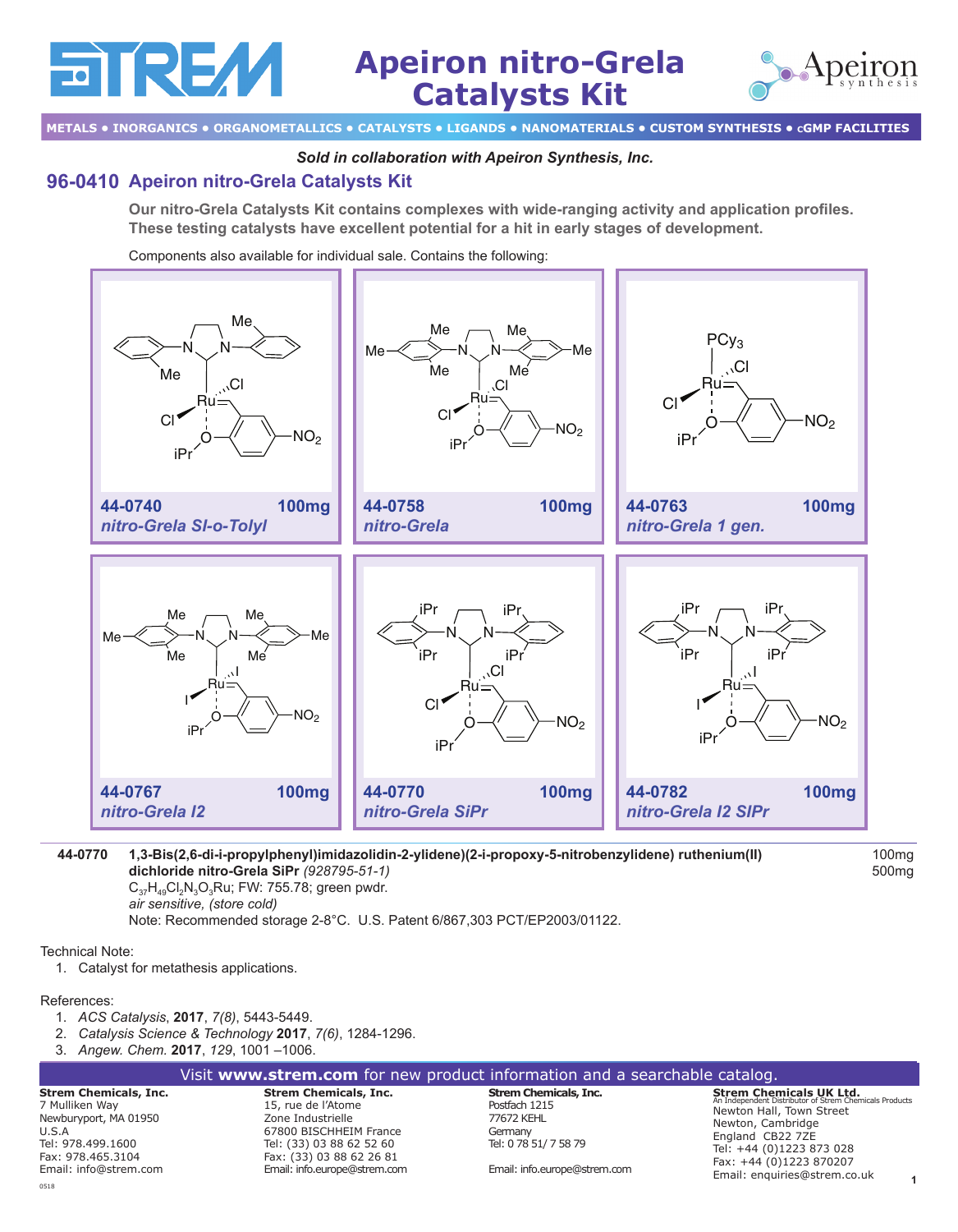#### **[44-0782](http://www.strem.com/catalog/v/44-0782/)**44-0782 **[1,3-Bis(2,6-di-i-propylphenyl)imidazolidin-2-ylidene)(2-i-propoxy-5-nitrobenzylidene) ruthenium(II) diiodide nitro-Grela I2 SIPr** *(1874265‑00‑5)*

 $C_{37}H_{49}I_2N_3O_3Ru$ ; FW: 938.68; olive brown pwdr. *air sensitive, (store cold)* Note: Recommended storage 2-8°C. U.S. Patent 6/867,303 PCT/EP2003/01122.

Technical Note:

1. Catalyst for metathesis applications.

#### References:

1. *Beilstein Journal of Organic Chemistry* **2015**, *11*, 1823-1832.

**[44-0767](http://www.strem.com/catalog/v/44-0767/)**44-0767 **[1,3-Bis(2,4,6-trimethylphenyl)imidazolidin-2-ylidene)-(2-i-propoxy-5-nitrobenzylidene) ruthenium(II) diiodide nitro-Grela I2** *(1874264‑99‑9)*  $C_{31}H_{37}I_2N_3O_3Ru$ ; FW: 854.52; olive brown pwdr. *air sensitive, (store cold)* Note: Recommended storage 2-8°C. U.S. Patent 6/867,303 PCT/EP2003/01122.

#### Technical Note:

1. Catalyst for metathesis applications.

#### References:

1. *Beilstein Journal of Organic Chemistry* **2015**, *11,* 1823-1832.

**[44-0758](http://www.strem.com/catalog/v/44-0758/)**44-0758 **[1,3-Bis(2,4,6-trimethylphenylimidazolidin-2-ylidene)]-(2-i-propoxy-5-nitrobenzylidene)ruthenium(II) dichloride nitro-Grela** *(502964‑52‑5)*  $C_{31}H_{37}Cl_2N_3O_3Ru$ ; FW: 671.62; green pwdr. Note: U.S. Patent 6,867,303, PCT/EP2003/01122. Aperion Ruthenium Metathesis Catalyst Kit component.

Technical Notes:

- 1. This catalyst is used for an efficient synthesis of HCV Protease Inhibitor, BILN 2061.
- 2. The nitro-Grela catalyst is a stable olefin metathesis initiator active in various ring-closing, cross, and enyne metathesis reactions. Its efficiency has been proven in numerous total syntheses of natural and biologically active compounds, and in material science (see Ref. 1-9)



#### References:

- 1. *Org. Lett.,* **2008**, *1*, 1303
- 2. *Org. Process Res. Dev.,* **2009**, *13*, 250
- 3. *Org. Lett.,* **2013**, *15*, 1016
- 4. *Chem. Eur. J.,* **2013**, *19*, 11847
- 5. *Org. Lett.,* **2010**, *12*, 248
- 6. *Angew. Chem. Int. Ed.,* **2008**, *47*, 6483
- 7. *Tetrahedron Lett.,* **2006**, *47*, 6351
- 8. *J. Am. Chem. Soc.,* **2004**, *126*, 9318
- 9. *Angew. Chem. Int. Ed.,* **2002**, *41*, 4038

| Visit www.strem.com for new product information and a searchable catalog. |  |  |  |
|---------------------------------------------------------------------------|--|--|--|
|                                                                           |  |  |  |

#### **Strem Chemicals, Inc.** 7 Mulliken Way Newburyport, MA 01950  $I.S.A$ Tel: 978.499.1600 Fax: 978.465.3104 Email: info@strem.com 0518

**Strem Chemicals, Inc.**  15, rue de l'Atome Zone Industrielle 67800 BISCHHEIM France Tel: (33) 03 88 62 52 60 Fax: (33) 03 88 62 26 81 Email: info.europe@strem.com

**Strem Chemicals, Inc.** Postfach 1215 77672 KEHL Germany Tel: 0 78 51/ 7 58 79

Email: info.europe@strem.com

**2 Strem Chemicals UK Ltd.** An Independent Distributor of Strem Chemicals Products Newton Hall, Town Street Newton, Cambridge England CB22 7ZE Tel: +44 (0)1223 873 028 Fax: +44 (0)1223 870207 Email: enquiries@strem.co.uk

**Tech. Note (1) Ref. (1,2)**

100mg 500mg

100mg

500mg

100mg 500mg